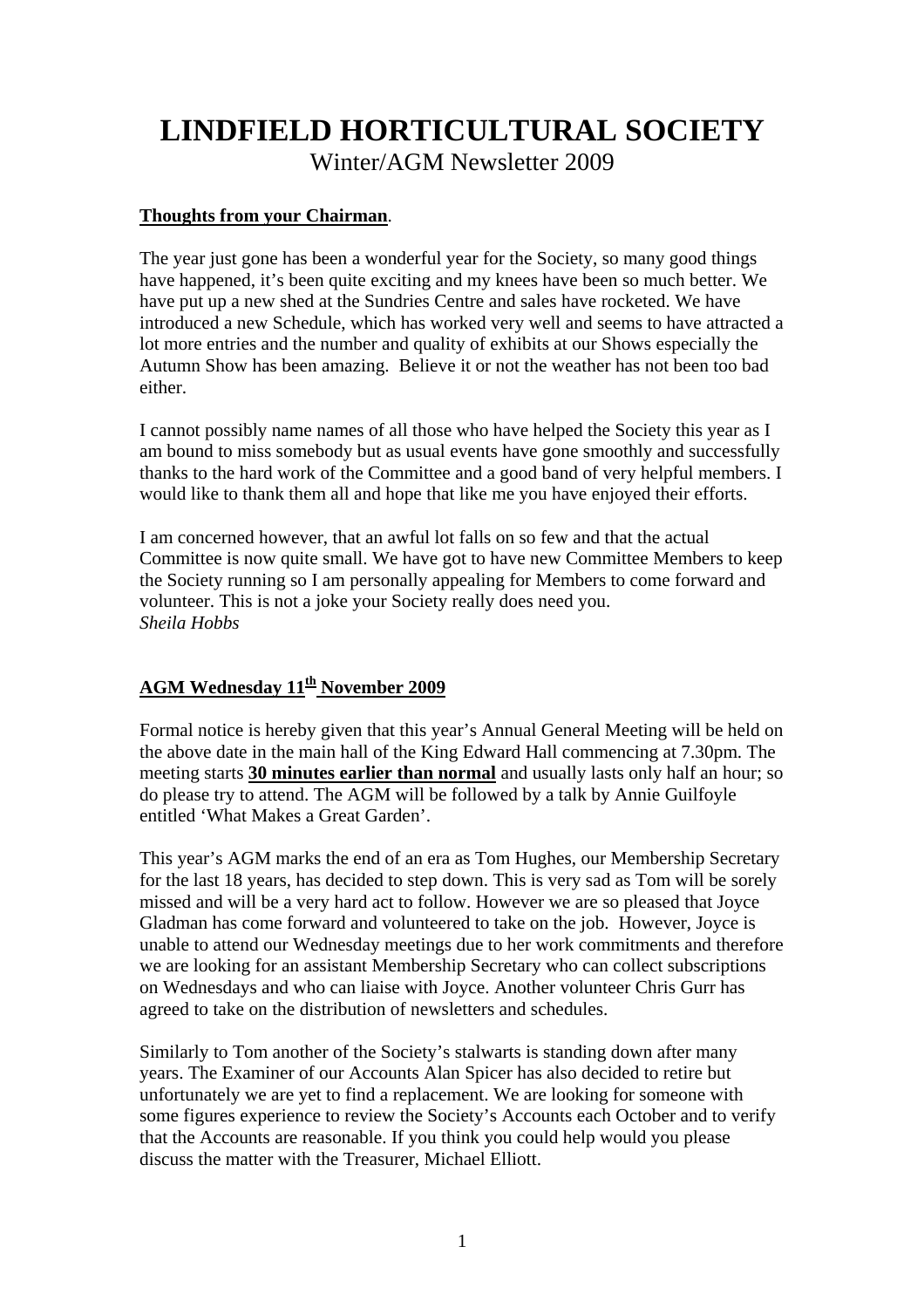As Sheila has said in her opening remarks to this Newsletter the Committee is very thin on the ground and this year has been more noticeable due to illness. Therefore we are asking for new Committee Members and/or helpers. We are now at the stage that if any of the usual helpers or Committee cannot make an event we cannot cover them and in some cases we do not know how to do the job. We would really like new Committee Members but if you don't want that commitment please volunteer to be a helper. There are always little tasks with which we need help.

The Society's annual subscription has been set at £3.00 for the last 10 years and your current Committee feel that it should be reviewed. We have not had a deficit since 2005 when we contributed to the KEH's new lights, so matters are not desperate. However, any increased agreed at this AGM will not be implemented until October 2010 for the 2010/11 year. Your Committee feels that an increase now would be a prudent measure and proposes that the Annual Subscription rises to £5.00 per Member or £5.75 by post or to £8.00 per couple living at the same address or £8.75 by post. This matter will be open for full discussion at the AGM where Members can make any proposal on the level of subscriptions they wish to add to the debate. *Alison Elliott* 

#### **Autumn Show 2009 Report**

LHS shows seem to get bigger and better! The Autumn Show attracted 340 entries this year, including more vegetable collections than usual. The judge commented on the high standard and quality of the vegetable entries and particularly praised the trugs full of seasonal produce.

Our traditional autumn category's had their place, with the 'heaviest marrow' award and the Bob Lacey silver salver - going to 11 year old Ben Smith for his giant 30 pounder, which he had grown on grandad Alan Smith's allotment. Ben also produced the heaviest pumpkin at 46 pounds. Ben grew both vegetables organically, without chemical fertilisers - just Growmore and Maxicrop.

A new challenge, the LHS runner bean race, which spread across the hall stage, saw Ian Cooper winning with his longest 5. There were plenty of tomatoes of course and incredibly long leeks, while splashes of red chillies reflected the trend for growing more unusual vegetables, as did the numbers of peppers and squash.

The dominant flower in the Autumn Show is always the dahlia and they were magnificent this year, with all shapes, sizes and colours to be seen. No village show would be complete without its cookery classes and members had excelled themselves in producing variations on an apple dessert.

An additional feature of the Show this time was a display by the Brighton and Hove branch of the British Cactus and Succulent Society.

Pictures speak louder than words, so take a look at Carolyn Nurse's brilliant photos on our website [www.lindfieldhorts.org.uk](http://www.lindfieldhorts.org.uk/) to bring back memories if you were there and make you wish you had been if you missed it! If you didn't enter anything this time, maybe you will be inspired for 2010! *Rosemary Humphreys*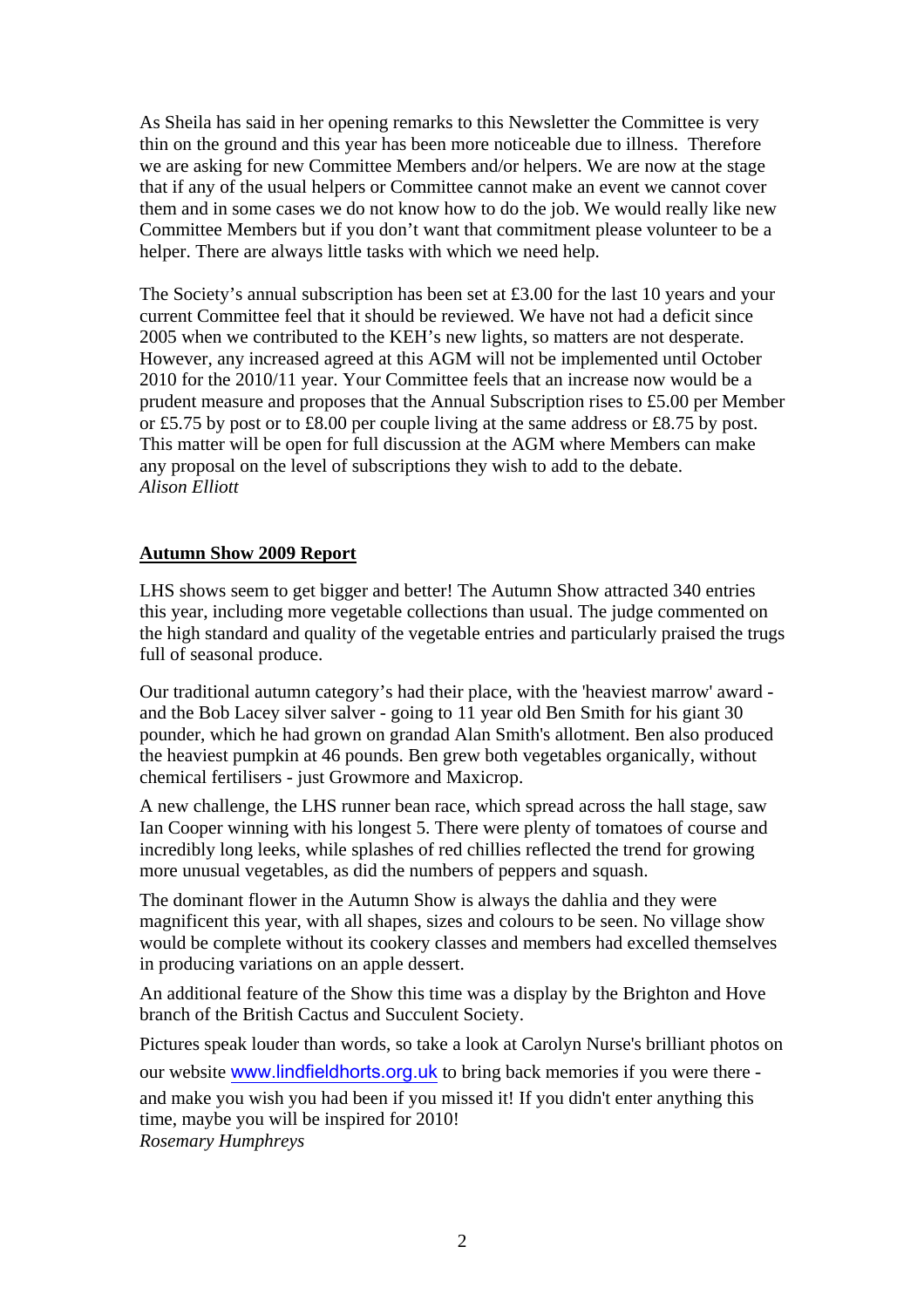#### **L.H.S. AUTMUN SHOW CUPS & AWARDS 2009**

The Bob Lacey Salver - Ben Smith The Massey Dawson Cup - Diana Lindfield The Helena Hall Cup - Richard Hilson The Dahlia Members Cup - Richard Hilson The Huddart Cup - Sheila Hobbs The National Chrysanthemum Society's Certificate And Bronze Medal - Pat Mace The Presidents Salver - Pat Mace The Dahlia Championship Cup - Richard Hilson The Penney Cup - Gill Jones The Harry Tester Cup - Betty Billins Forget-Me-Not Shield - Emily Sutlow Heart & Soul Shield - Katherine Cameron

#### **BEST IN SHOW**

Vegetable - George Nicholls Fruit - Michael Elliott Pot Plant - Richard Hilson Cookery - Gill Jones Handicraft - Miss M L Fulford

#### **L.H.S. ANNUAL CUPS AND AWARDS 2009**

The Lady Wilkinson Silver Tray- Gill Jones The Morecombe White Cup- Miss M L Fulford The Proctor Cup- Jim Stockwell The Shepherd Cup- Ian Cooper The Ron Pickett Trophy- Alison Lainchbury The Lhs Junior Perpetual Shield- Emily Sutlow The Shepherd Perpetual Shield- Katherine Cameron

#### **Garden Pride Discount Scheme**

As Members will be aware, they receive a 10% discount at Garden Pride, Ditchling whereas members of the general public only get 5%. Unfortunately there had been an administrative problem within Garden Pride that may mean that some of our Members' cards have reverted to the 5%. It is suggested that next time you visit Garden Pride that you go to the Customer Services Desk and have your card checked and if necessary altered. Just to be on the safe side please take your Membership Card with you.

*Michael Elliott* 

#### **Suttons and Dobies Catalogues**

The Suttons and Dobies Catalogues for the 2010 season are now available at our events. Members of the Society ordering their seeds and plants through the Society will receive a 20% discount on Seeds and a 10% discount on other items. It does not matter how much you order £5 or £50 it all adds to the total on which the Society itself gets a commission (dependant on the total amount of seeds ordered). So if you purchase Sutton's or Dobies seeds please do it through the Society. *Alison Elliott*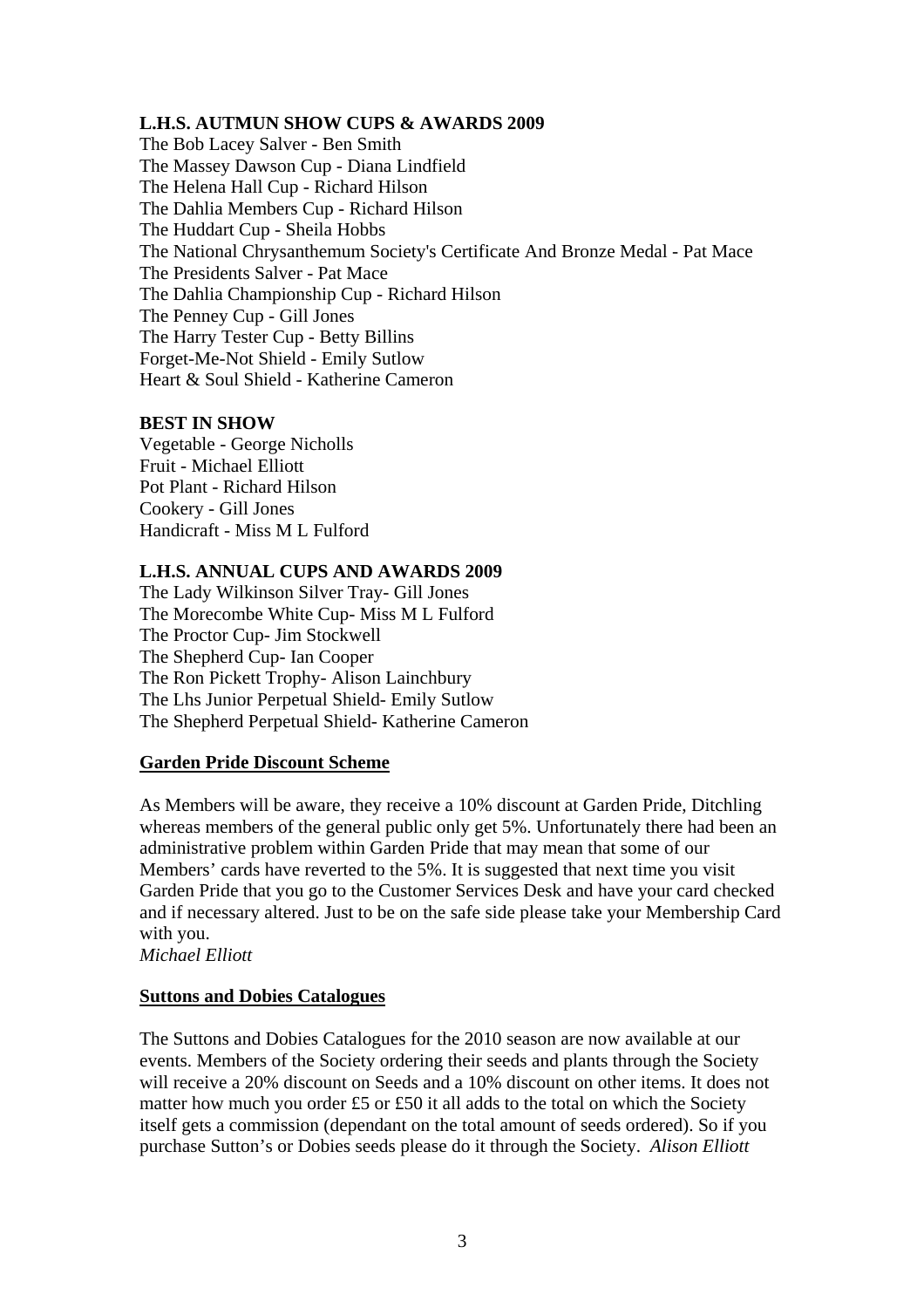## **Lindfield Horticultural Society**

(Affiliated to the R.H.S.)<br>Please reply to: -

Telephone 01444 483039 23 William Allen Lane Email alisonmelliott@sky.com Lindfield

West Sussex RH16 2SE

October 2009

Notice is hereby given that the **Annual General Meeting** of the above named Society will be held on Wednesday the 11<sup>th</sup> November 2009 at 7.30pm in the King Edward Hall, Lindfield.

#### *AGENDA*

- 1) Chairman's Welcome and Apologies for Absence
- 2) Minutes of the 2008 AGM.
- 3) Matters arising there from.
- 4) To consider the Chairman's report for the year 2008/2009.
- 5) To adopt the Statement of Accounts for the Year ending the  $30<sup>th</sup>$ September 2009.
- 6) Election of Chairman.
- 7) Election of Officers: -

| <b>Show Secretary</b>             |
|-----------------------------------|
| <b>Flower Arranging Steward</b>   |
| <b>Catering Supervisor</b>        |
| <b>Sundries Centre Supervisor</b> |
|                                   |

- 8) Election of a Committee of not more than nine members
- 9) To set the Annual Subscription from  $1<sup>st</sup>$  October 2010
- 10) Appointment of an Examiner
- 11) Any Other Business

Alison Elliott (Mrs) Honorary Secretary

#### **N.B.**

Nominations for Chairman, Officers or Membership of the Committee should be made on the form below and must reach the Honorary Secretary by Wednesday 4<sup>th</sup> November 2009.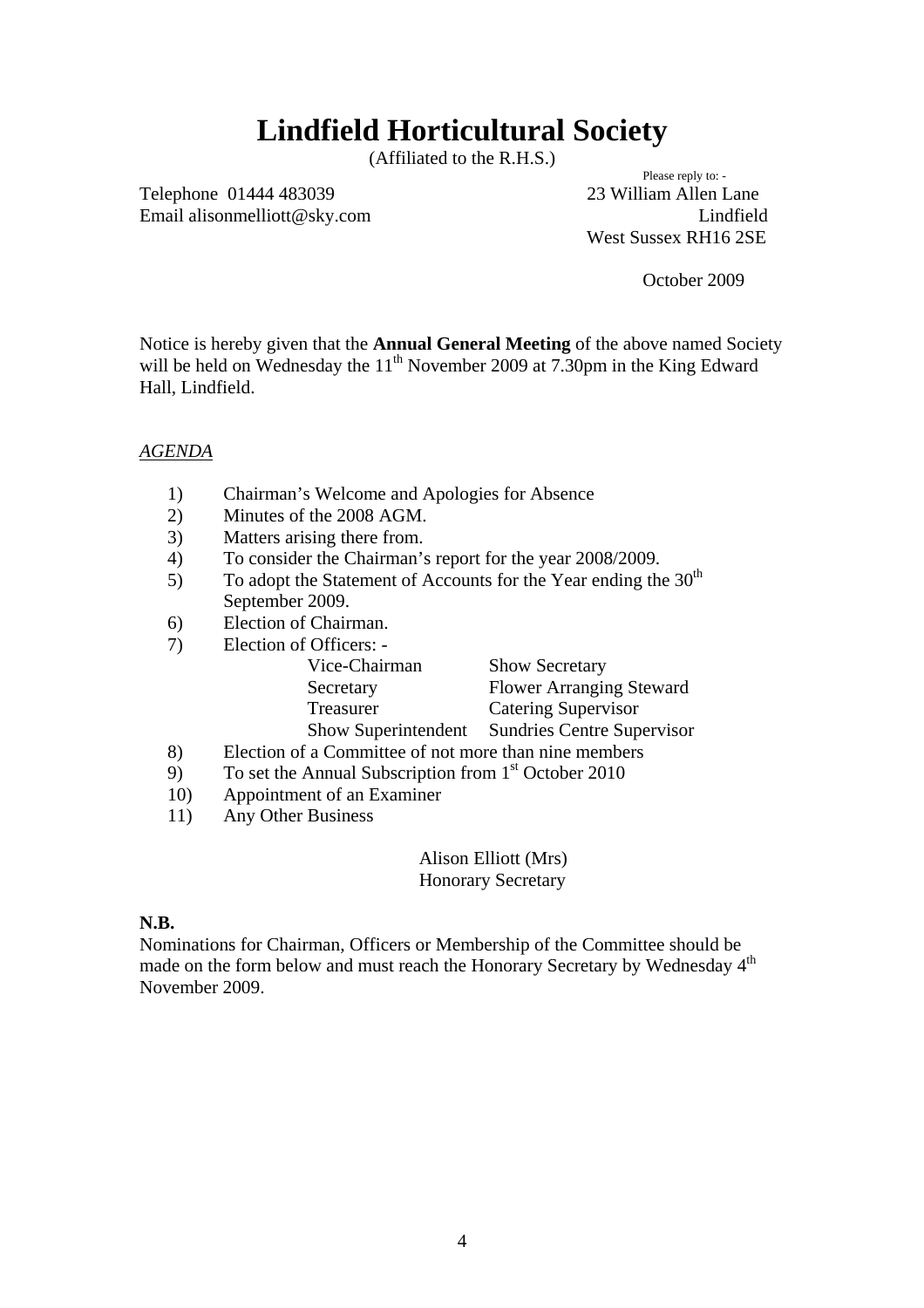## **Nomination Form**

| I propose the appointment of       |  |
|------------------------------------|--|
|                                    |  |
| forthcoming Year.                  |  |
|                                    |  |
|                                    |  |
|                                    |  |
|                                    |  |
| I second the proposal              |  |
|                                    |  |
|                                    |  |
|                                    |  |
|                                    |  |
| If appointed I am willing to serve |  |
|                                    |  |
|                                    |  |
|                                    |  |
|                                    |  |
|                                    |  |

### **Please return this form duly completed, to the Secretary by the 4th November 2009**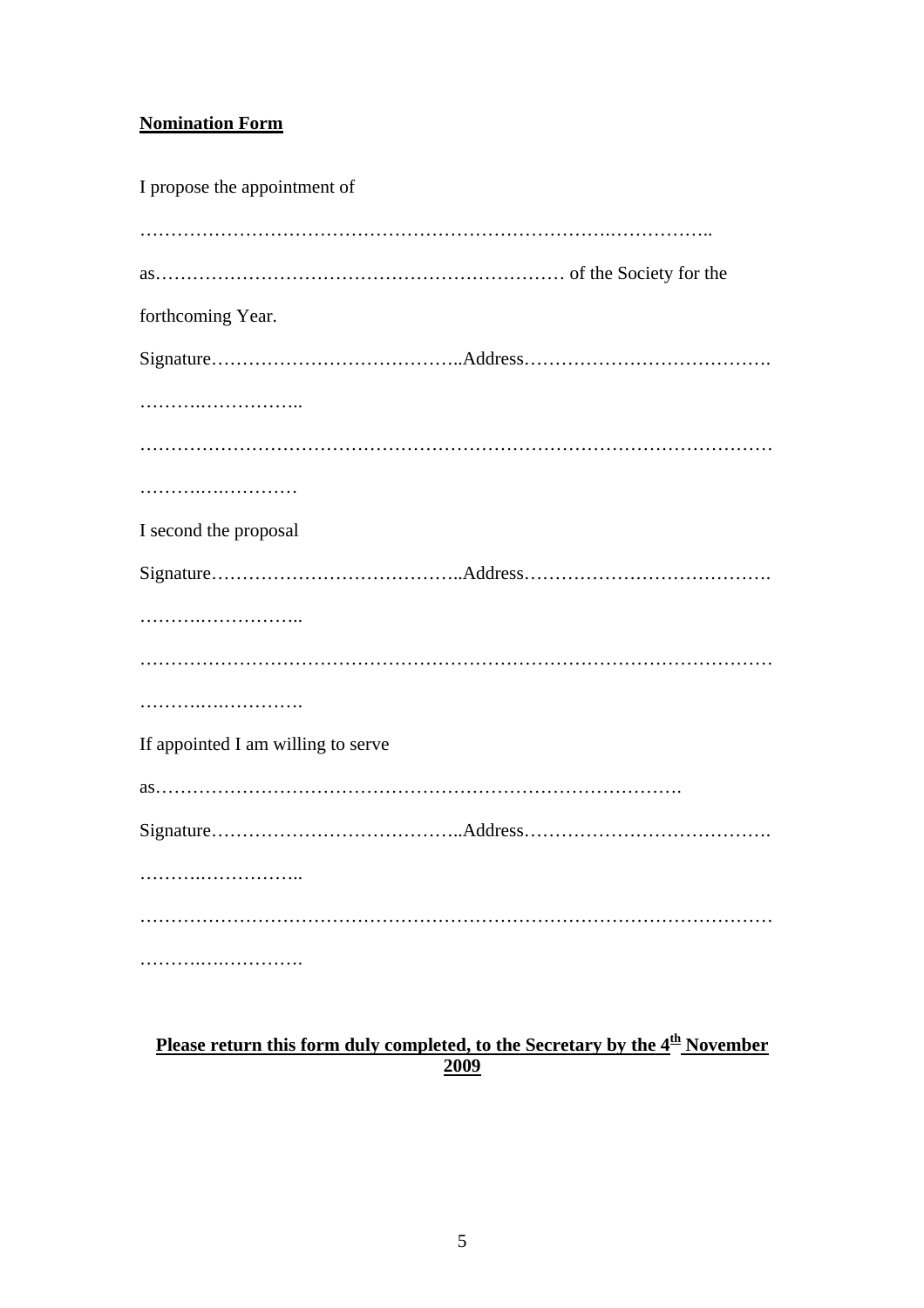## **Lindfield Horticultural Society**

(Affiliated to the R.H.S.)

## **Minutes of the AGM of the Society held on the 19th November 2008 in the King Edward Hall.**

1) The Chairman, Mrs Sheila Hobbs opened the meeting and welcomed the Members attending.

**Apologies for Absence** were received from Alison and Michael Elliott, Roy Billings, Peter Kite, Hugh Parkyns, Ann Higgins, Maud and Robert Cameron, Rita Pickett, Ray Saunders and Pat Whetstone. Before the meeting commenced the Chairman brought to Members attention the death of Cliff Newnham, one of the Society's Vice Presidents. Cliff had been a very active helper and Committee Member for many years, especially at the Shows and Jumble Sales.

- 2) **Minutes of the meeting of the 2007 AGM** were agreed and signed by the Chairman as a true record.
- 3) **Matters Arising.** Richard Hilson wished to point out that although he was acting as Show Superintendent he had not been co-opted to the main Committee.
- 4) **The Chairman** presented her report and stated that it had been another busy year with a very full programme. She wanted to thank everybody for their help and assistance. It was the Members that made the Society such a happy one and that she was proud to be its Chairman. She specifically mentioned Gillian Macmillan who was standing down from the Committee and thanked her for her help with the Schedule and at Shows

over many years and hoped that she would have a happy retirement.

- 5) **The Treasurer** had sent his apologies for not giving his report personally. His report highlighted the surplus of £676, which he attributed to the sale of Teas at the Shows, the sale of Advertising space in the Schedule and the improvement in turnover at the Sundries Centre. He also stated that the Society was in a strong financial position. The Treasurer asked for his thanks to be recorded for the help and assistance of our examiner Alan Spicer. In reply to a question from the floor the Chairman stated that it was necessary to hold cash in the current account at the year-end in order to restock the Sundry Centre. The accounts for the year were accepted proposed by Neal McNamara and seconded by Wendy Dumbleton.
- 6) **Election of Chairman** The President took the Chair and proposed Mrs Sheila Hobbs as Chairman who was then elected unanimously.